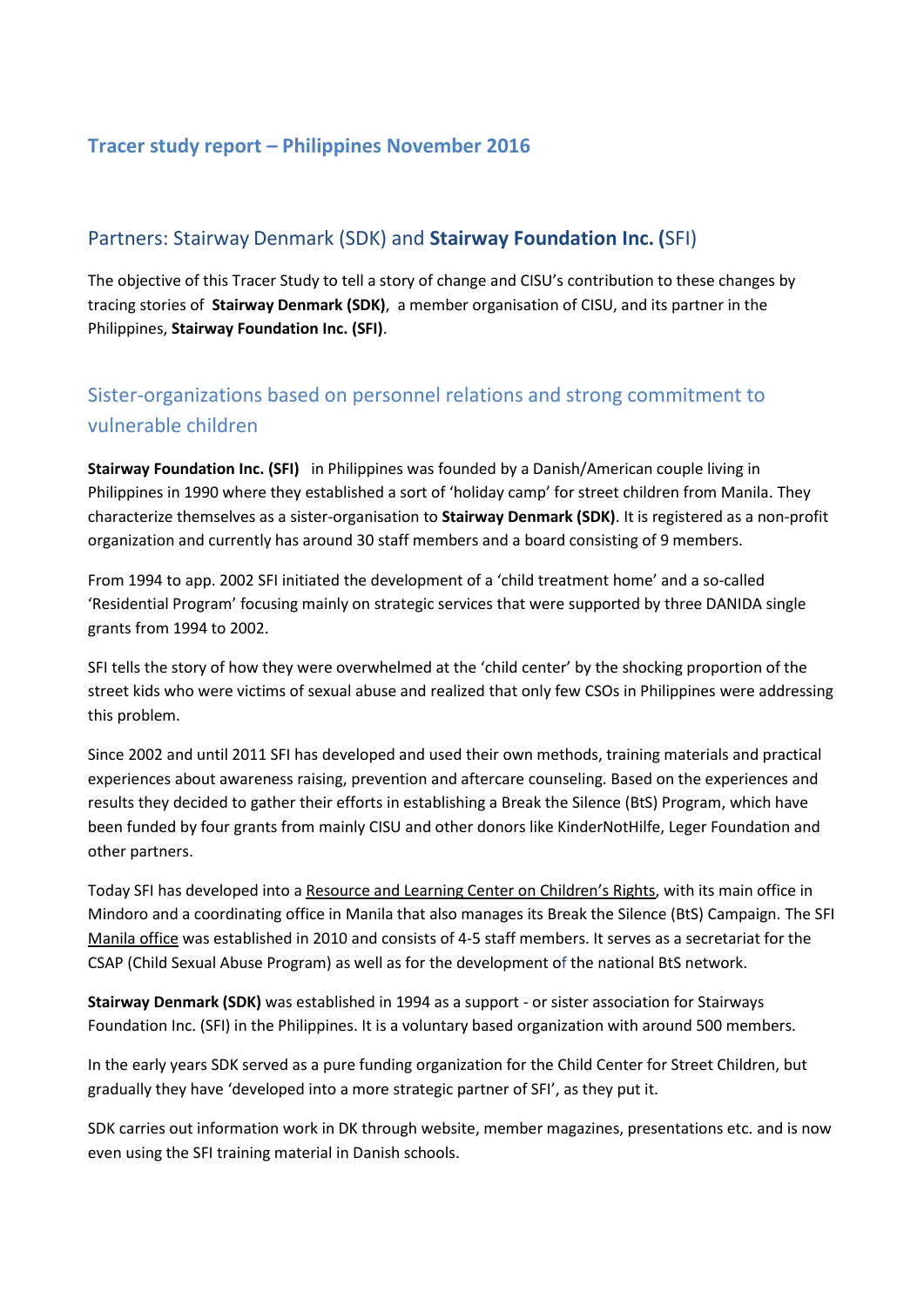It became apparent during the time line session with SDK, how important the personnel relations have affected the establishment as well as the development of the partnership. For some of the volunteers it goes back to the days in primary school and for others in joining the Danish Civil Defense. They characterize the partnership as friendship based, all of them sharing the same drive and commitment. SDK emphasizes the creativity as the starting point and a key area for SDK e.g. when they from the very beginning started creating a partnership with an animation school in Viborg.

SDK in collaboration with SFI has provided numerous professional inputs like theater and film production, development of pedagogical tools and methods, technical assistance for building programs and not the least for the development of SFI organization, management, strategies, etc.

## A mutually binding partnership that changes over time

From **SDK perspective** the partnership has always evolved around creating films or theater together with the vulnerable children and using this as the foundation of awareness-raising and capacity building of other stakeholders. They characterize the partnership as 'being good at grasping the unexpected opportunities' also with a negative starting point.

When SDK is looking back, they mention a crisis in the partnership in the beginning of 2000, when SFI had absolutely no money and staff was 'almost starving´. But somehow they managed to mobilize human as well as financial resources. They proudly characterize the partnership as never failing to see the huge potential in disseminating the many experiences and achieved results when working with the sexually abused children at the child center in Mindoro.

But SDK recognizes that partnerships change overtime and according to SDK it shifted from a friendship based to a more professional and strategic relationship around 2012, where the increased CISU funds and responsibility following this, made it more and more demanding. For SDK it became harder to get the board members to take up responsibility and engage in more administrative working tasks. As a consequence of this, the search for and entering of a new type of board members took place, which was 'less friends and more professional people'. A sad reflection was expressed by SDK board member, when he was looking back at the development of the partnership: "maybe we have lost something - and we somehow have to ask ourselves, whether we have fulfilled the mission of ourselves".

There are also moments where a certain mismatch between the partners occurs e.g. in periods where SFI is being very creative and coming up with lots of new ideas, then SDK have been faced by the challenge of making SFI holding on to an agreed plan.

SDK expresses a certain surprise - and pride in the fact that they "would never have thought it possible to achieve a turn over from about 400.000 d.Kr.in 2004 to 2.4 million d.Kr.in 2015".

From a **SFI perspective** the support from SDK is highly validated, especially in critical moments e.g. in situations when staff is feeling overloaded with work and they are being very supportive.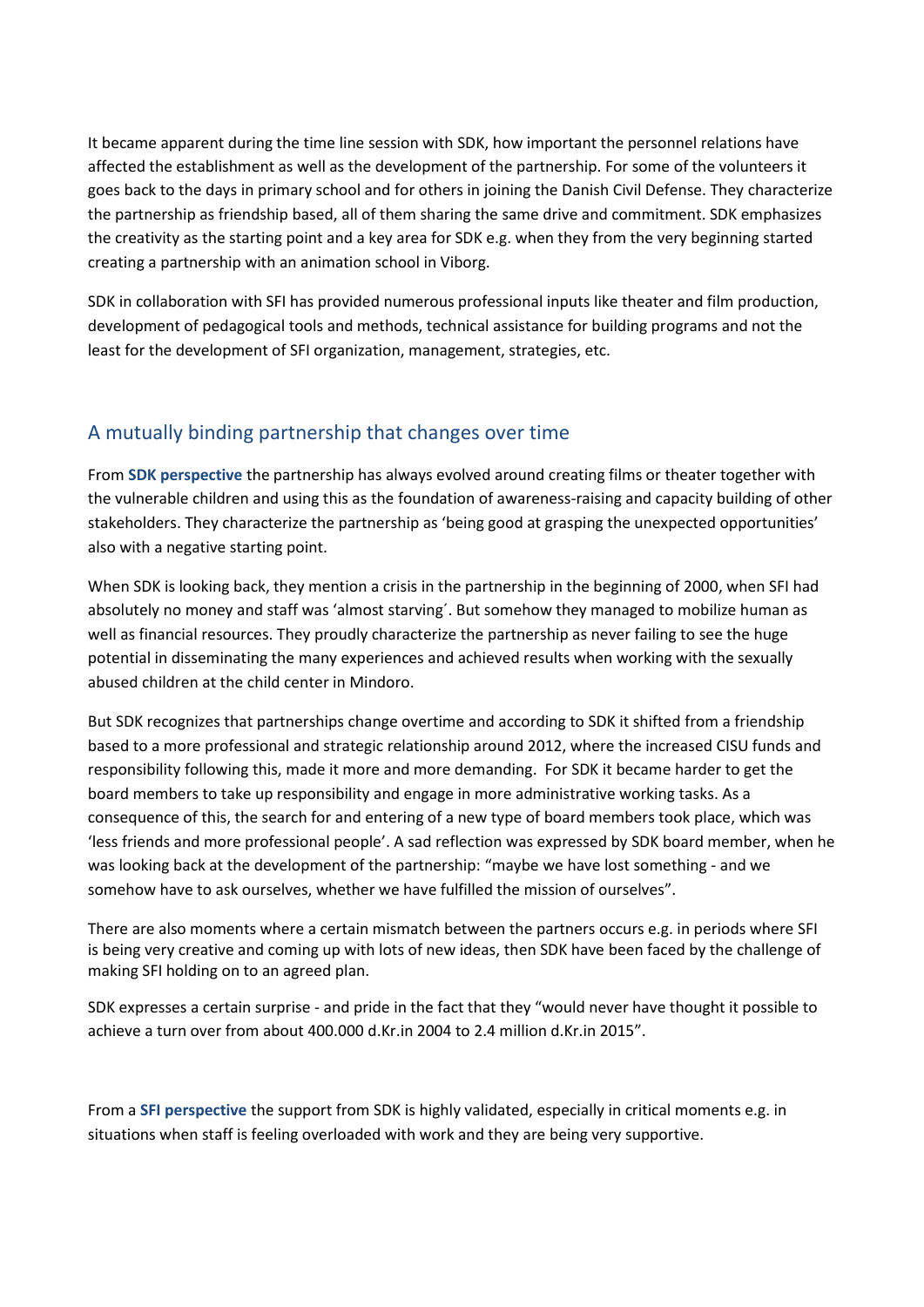SFI perceives SDK as an important partner in a partnership with many and different roles. In SFI "we identify the issues and problems to be addressed and they are bridging in SDK according to what they see as options. They are important in coaching us". They are also important in relation to identifying new funders. SFI continues: "SDK is a partner that somehow articulates our concerns". SFI mentions as an example, where they lacked technical expertise in psycho social matters in relation to sexually abused children. Then SDK makes it possible to send to us, two skilled psychiatrists to perform training and guidance for staff. In this way, SFI argues, they have continuously been able to develop their professional approach and methods in relation to sexually abused children.

In general SFI highly appreciate the atypical form of support provided by CISU, since it is **long-term** and giving space to organizational/strategic as well as professional development processes instead of focusing solely on activities and events, as most of other donors.

At present, SFI is facing a new professional challenge since they are being pressed on an upcoming issue in relation to how to tackle the very many, young sex offenders, which are typically victims themselves. As SFI put it during the Time line session, "there are so many open windows of opportunities, but the body can't make it". But having a partner like SDK is of vital importance to us.

Today SFI is convinced they have proven a strong capacity in relation to sexually abused children, but at the same time acknowledge the fact that they need a push forward in the advocacy work through a national network. They express a sincere hope and wish for more professional support for the national BTS network in order for the CSAP to become self-sustainable.

## The change CISU create

### Great success in establishing networks at local, national and regional level

SDK and SFI have to a high extent given priority to - and succeeded in expanding their knowledge and experiences through establishing networks at local and national and regional level in Philippines.

The Tracer Study revealed an overwhelming success in establishing local resource centers/local networks as a platform for building up a national network.

The Time Line workshops in Cebu, Negros and Manila with about 56 participants representing 30 CSOs and LGUs (Local Government Units) have given evidence of some remarkable changes and results which have taken place since 2011 and mainly during the implementation of the BtS Programme. The feeling of an outstanding 'team spirit' among CSOs and LGUs in the local networks made an impression.

The Break the Silence Project (2011-2015) has established a network of 52 CSOs strategically in 12 regions spread throughout the country. They are operating as local resource centers/networks on Child sexual abuse incidents and most of them are involved in case management for victims. They handle disclosures of child sexual abuse incidents and some are involved in case management for victims. The BTS network is now the largest on child sexual abuse in the Philippines in terms of geographical outreach.

The greatest achievement according to the local partners and to SFI Manila is the collaboration with PNP (Philippine National Police), DSWD (Department of Social Welfare Desk) and DepEd (Department of Education). The strategy of capacitating the above mentioned duty-bearers together with CSOs at local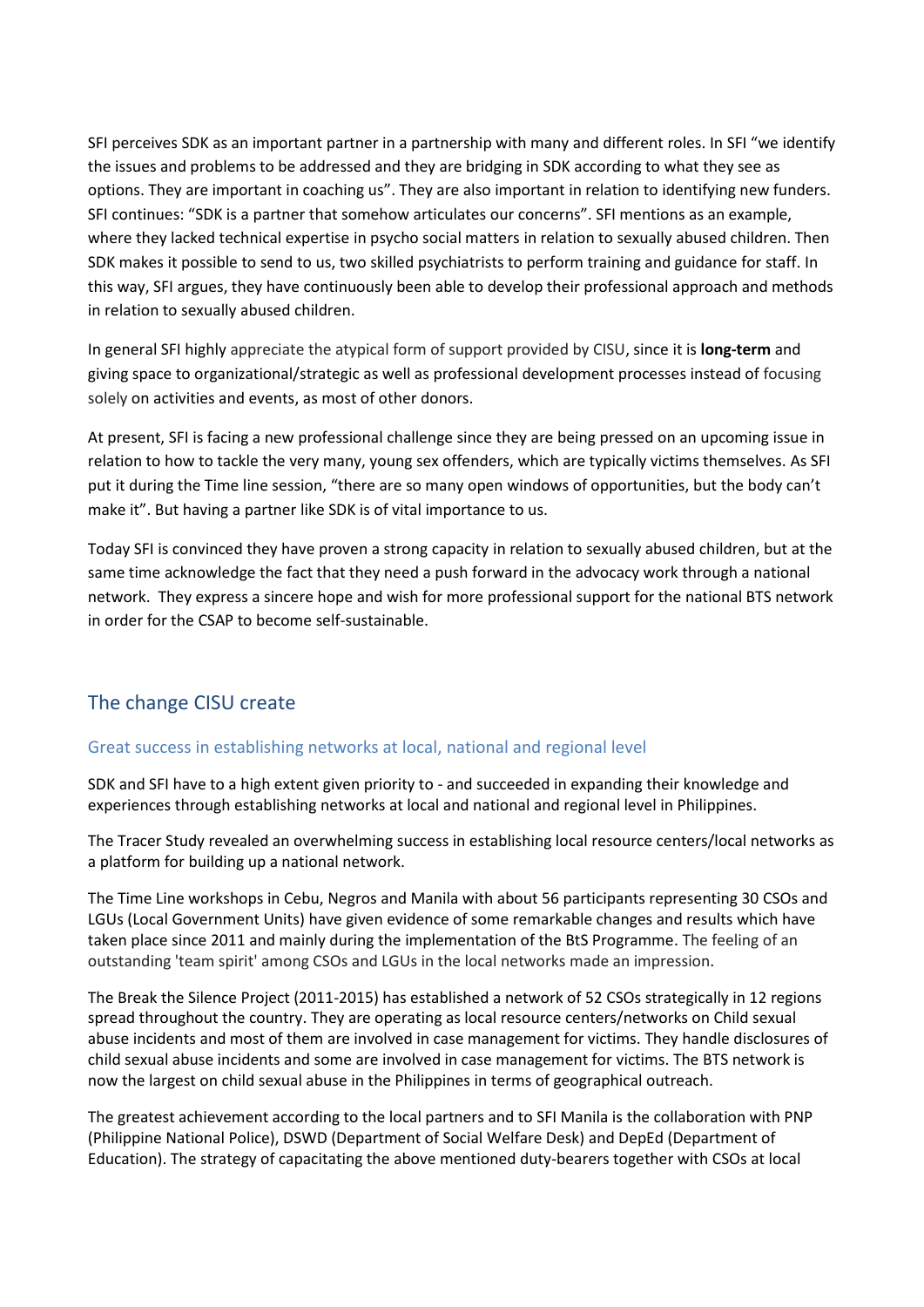level on the issue of the rights of Sexually Abused Children and even performing advocacy activities together has proven a very efficient strategy of not only holding the duty bearers accountable, but also to anchor the work in a self sustainable way.

During the Time Line workshops, it was discussed that the CISU funding as such, not directly is addressing the issue of poverty reducing results through Strategic services, but that it is a fact that more of the partners have been selected due to the high degree of legitimacy in working with livelihood interventions and even creating social enterprises alongside the CSAP program. The CISU funding has over the last 8-10 years mainly been targeting the capacity and advocacy work of CSOs and LGUs in order to reach the highest level of fulfillment of the Rights of vulnerable children.

**At National level** the SFI's training - and advocacy program with the Philippine National Police (PNP), DSWD and DepEd, has been most beneficial in the establishment and development of the local BtS network referral systems in relation to child sexual abuse cases. They already in 2006 took the initial steps to train and involve the law enforcers that carry the mandate to respond to the child abuse cases. Through this collaboration with Duty-bearers at national level, SFI has established a formal cooperation with the PNP, DSWD and DepEd in the local Districts.

**At regional level** SFI has shared their methodology and experiences through ToT in networks of children's CSOs in Nepal, Bangladesh, Thailand, Sri Lanka, Indonesia, India, Cambodia and Pakistan funded by other donors and in Vietnam in cooperation with Danish Vietnamese Association and NGO Fontana (both members of CISU) funded by CISU.

In 2008 it was realized that working with others through network was the only way to sustain the achieved experiences and results. We had to practice the mobilization of different stakeholders (including GO) through advocacy work starting on local level. The Residential Program had to be targeted towards the capacity building of Manila based organizations and that we together had to work with the system. In general, the long term perspective of the intervention increased at that time. And it was made possible through long-term support from CISU.

#### The challenge in building a sustainable, national 'Break the Silence' Network

The BTS network is now the largest network on child sexual abuse in the Philippines in terms of geographical reach. The CSOs and LGUs are operating as local resource centers/networks on CSAP. The continuing experiences and results achieved at local level provide the national network with valuable input and a strong mandate to perform national advocacy work through the BtS network.

The challenge is now to find a balance in establishing a national network that is formalized on the one hand with well-defined roles and tasks (including leadership) among network core-partners and, on the other hand, secure a strong and dynamic network that is capable of quickly executing 'massive advocacy work' in a changing political context.

A strong commitment was expressed among the local and national partners met during the Tracer Study in continuing and further developing the local BTS networks as well as among the 6 core network partners to developing a national BtS network.

### From donor dependency (crisis) to a variety of other funding options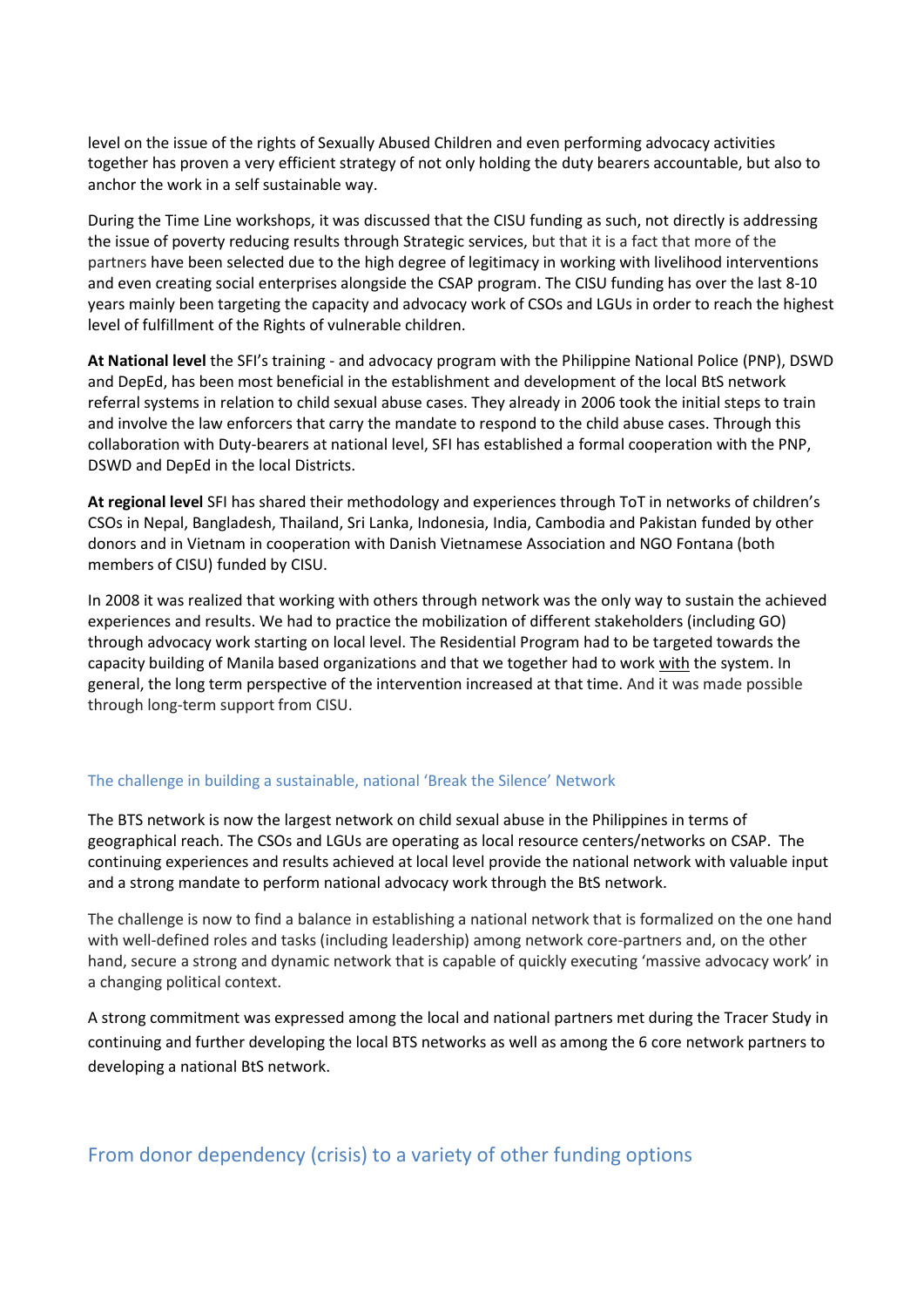SDK has worked actively to support SFI on access to and use of funding opportunities from a variety of other donors as well as SFI has supported their local CSO partners in getting support from other donors and in particular by Government programs.

DANIDA funded SDK/SFI with 3 single grants of app. 7.9 mill.D.kr from **1994 to 2002.** CISU has funded SDK/SFI since **2004** and onwards with 6 grants with a total amount of app. 8,650.000 D.kr.

The last grant from 2015 is a 2<sup>nd</sup> phase of the BtS network. SDK has also received a small grant from Oplysningspuljen (CISU) for the award winning video: "Red Leaves Falling".

SDK started in the 1990s by collecting app. 500.000 D.kr. a year from various private sources. Now they have a turnover of 2.4 mill d.kr. As volunteers they have been successful in collecting funding from Tips and Lotto, Lauritzen Fund etc.

The idea of creating a local and national BtS network came after the CSAP Pilot project which started in 2008. From there on SFI started entering into a much more 'strategic regime', as SDK put it.

SFI is claiming that without the support for long term development work through CISU and (KinderNotHilfe) it is not possible to sustaining the advocacy work and achieved results.

At present the financial challenge for SFI is how to finance the 'running costs' of the BTS secretariat in Manila for continuing the capacity development of CSOs and duty-bearers and to ensure the national BtS network is running. SFI argues that donors are focusing on activities and events only, not the core-costs of the organisation. The local level networks seemed to be running without depending on future funding, as planned by SFI, although the continuation of capacity building was considered necessary by most stakeholders.

### How CISU create change

#### The role of CISU in capacity building of SDK

CISU has provided a number of capacity building activities during the period of the last 12 years.

SDK has been a member of CISU since 1996 and has since 1997 participated in 38 trainings with 44 participants including the obligatory annual experience sharing sessions and in 42 advisory services. A peak of participants in trainings and advisory services can be registered during 2002, 2004, 2007 and 2014 in relation to initiation of the Break the Silence Program phase 1 and 2.

As mentioned by SDK, the **change triangle** has created a valuable precondition for the partnership in focusing on capacity development in relation to prevention and treatment of Sexually Abused Children in combination with organizational strengthening of SFI and to use this as a platform for the advocacy work. The **Danish Civil Society Strategy** has also been of vital importance in the development of the partnership and intervention, it is argued by SDK.

CISU's joint 'learning visit' with advisor and assessment consultant in 2006 contributed with valuable insights and concrete input to the advisory service (both at project and organizational level) as well as to